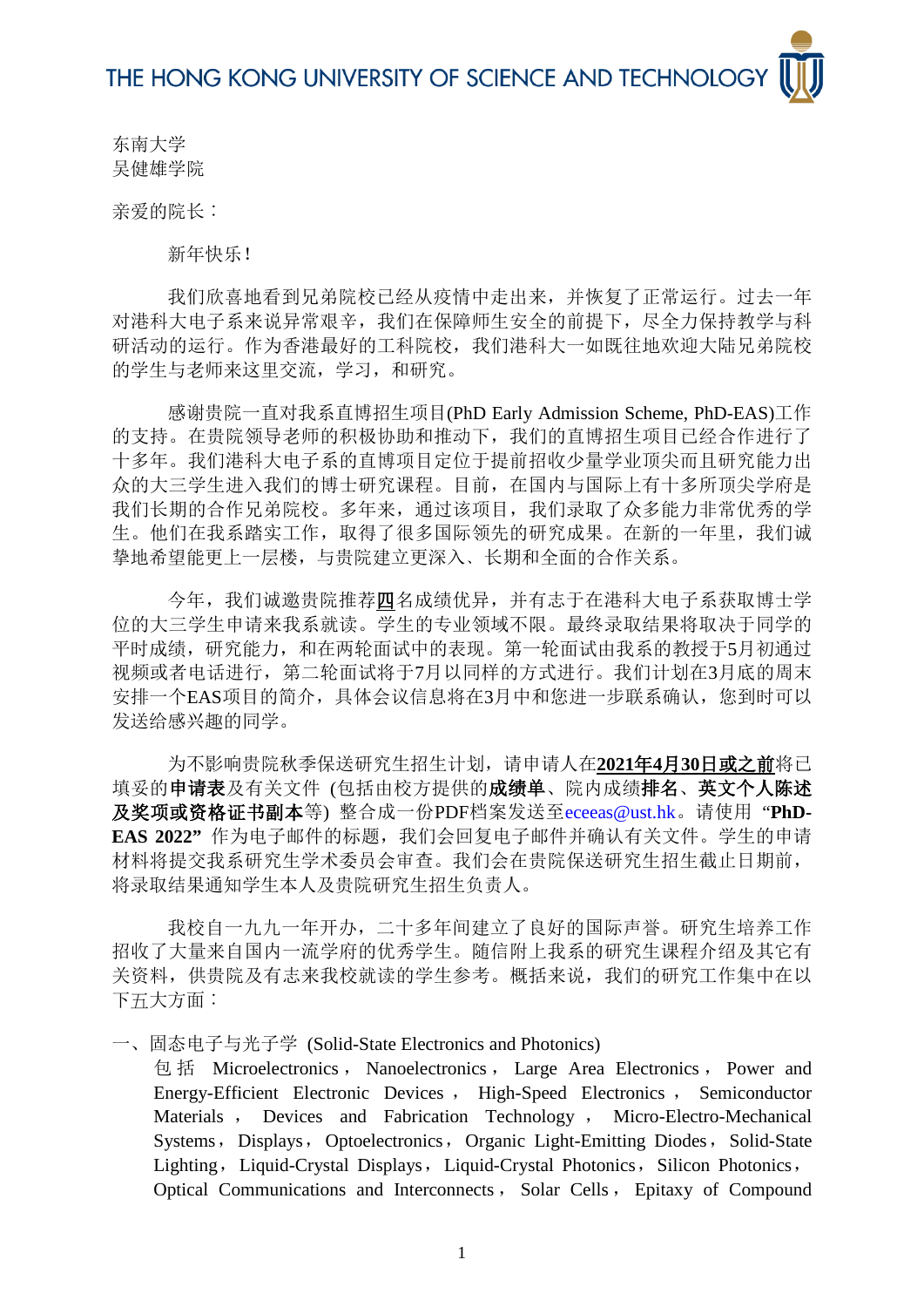THE HONG KONG UNIVERSITY OF SCIENCE AND TECHNOLOGY

Semiconductors by MOCVD。

二、集成电路与系统 (Integrated Circuits and Systems)

包括 Digital, Analog and Mixed-Signal Integrated Circuits Design, VLSI Design, Embedded Systems, Network-on-Chip, Multiprocessor System-on-Chip, Circuit and System Simulation and Verification Tools, RF and mm-Wave IC and Systems, Data Converters, Power Management IC, High-Speed Optical Communication Transceiver, Image and Bio-Medical Sensors, Signal Processing and System Architectures, Design Automation, Computer Architecture, Reconfigurable System, Hardware/Software Codesign。

三、无线通讯与网络 (Wireless Communications and Networking)

包 括 Physical Layer , Signal Processing , Coding and Information Theory , Networking as well as New Architecture for Next Generation 5G Wireless Communications, Massive MIMO and Cloud Radio Access Networks, Interference Management, Heterogeneous Networks, Green Communications, Tactile Wireless Systems For Machine Type, Device-To-Device and Multimedia Communications, Integration of Control and Wireless Communication Theory, Display-Smart Mobile Communications And Interactions , Network Coding Theory and Applications , Cross-Layer Stochastic Optimization, Distributed Algorithms and Optimisations, Big Data Systems, Social Media and Cyber-Physical and Social Computing Systems, Self-Organising Networks, Cloud Computing and Virtualisation.

四、自动控制和机器人系统 (Control and Robotic Systems)

包括 Control and Optimization, System Theory, Optimization Theory, Detection and Estimation, Financial Systems, Networked Sensing and Control, Robotics and Automation , UAV , Next-Generation Industry Robots , Medical/Healthcare Robotics, Autonomous Systems。

五、数据科学及人工智能 (Data Science and AI)

包括 big data analytics, artificial intelligence, speech and language processing, financial analytics, computational biology, bioinformatics, neural engineering, deep learning, signal processing, image processing and computer vision, social and multimedia computing。

我校拥有优良的师资、先进的实验设备和优美的环境。我校于2020-2021年度对 每名博士研究生提供大约每月港币18,030元的助学金,下一年度的金额将会略作调 整。研究生应缴交的费用包括学费每年港币42,100元及宿费每月约港币2,600元。获录 取的学生将不能随意更改攻读课程。

从直博项目中招收到的特别优秀学生,我系会积极推荐申请由香港政府提供的 留学博士奖学金 (Hong Kong PhD Fellowship Scheme)。该奖学金为资助来自全球最优 秀的学生而设,奖学金为期四年,每月港币25,800元,挑选标准包括学习成绩、科研 成就及潜力、领导才能等。我系每年有多人获此殊荣。

如有查询,请与我系研究生学术委员会范志勇教授以及施凌教授联络,他们的